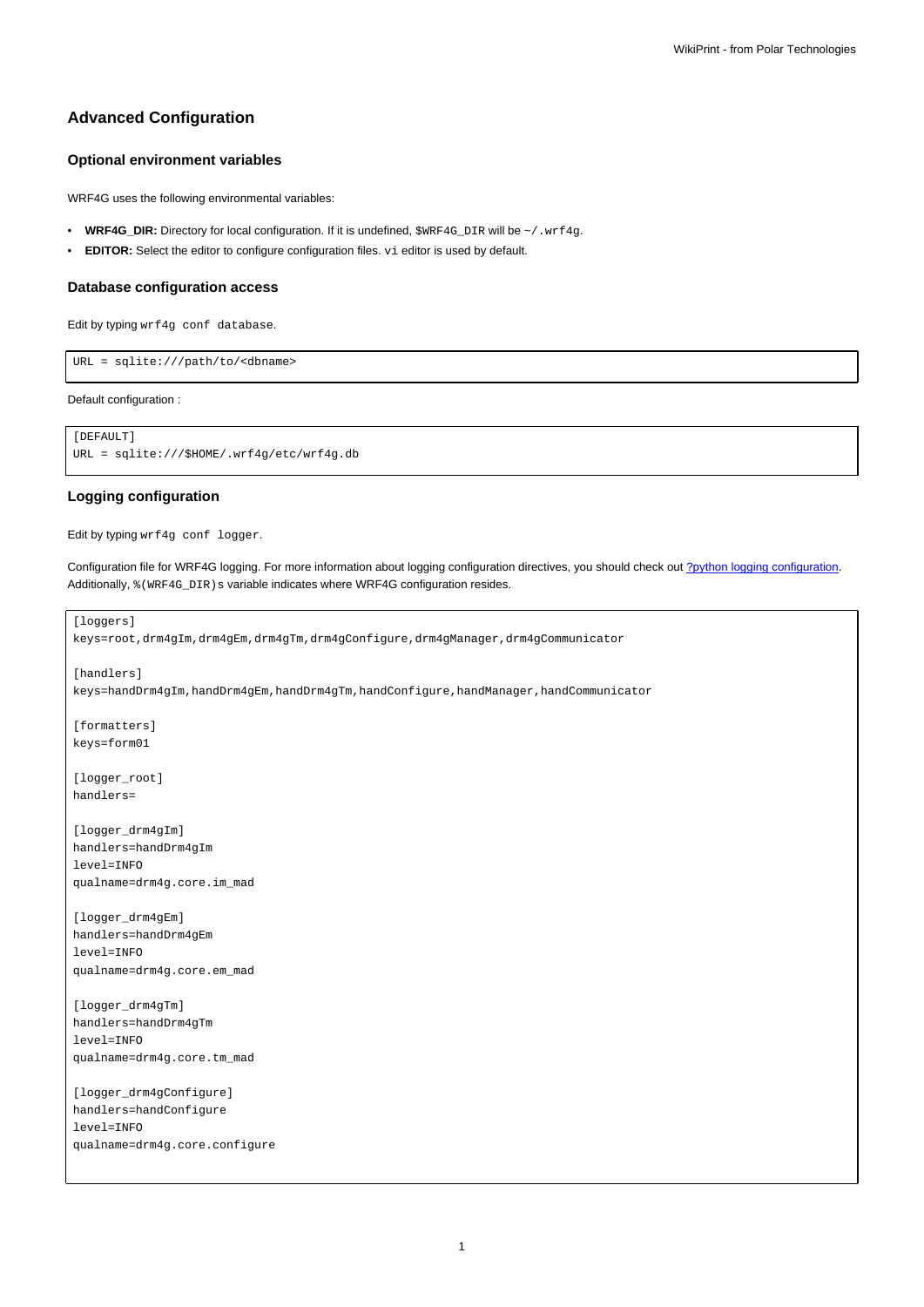[logger\_drm4gManager] handlers=handManager level=INFO qualname=drm4g.managers [logger\_drm4gCommunicator] handlers=handCommunicator level=INFO qualname=drm4g.communicators [handler\_handDrm4gIm] class=handlers.RotatingFileHandler level=INFO formatter=form01 args=('%(WRF4G\_DIR)s/var/log/drm4g\_im.log','w',5000000,4) [handler\_handDrm4gEm] class=handlers.RotatingFileHandler level=INFO formatter=form01 args=('%(WRF4G\_DIR)s/var/log/drm4g\_em.log','w',5000000,4) [handler\_handDrm4gTm] class=handlers.RotatingFileHandler level=INFO formatter=form01 args=('%(WRF4G\_DIR)s/var/log/drm4g\_tm.log','w',5000000,4) [handler\_handConfigure] class=handlers.RotatingFileHandler level=INFO formatter=form01 args=('%(WRF4G\_DIR)s/var/log/drm4g\_configure.log','w',5000000,4) [handler\_handManager] class=handlers.RotatingFileHandler level=INFO formatter=form01 args=('%(WRF4G\_DIR)s/var/log/drm4g\_manager.log','w',5000000,4) [handler\_handCommunicator] class=handlers.RotatingFileHandler level=INFO formatter=form01 args=('%(WRF4G\_DIR)s/var/log/drm4g\_communicator.log','w',5000000,4)

```
[formatter_form01]
format=%(asctime)s %(levelname)-9s %(name)-8s %(message)s
```
## **Daemon configuration**

Edit by typing wrf4g conf daemon.

General configuration:

- **GWD\_PORT:** Daemon port.( Default value is 6725 )
- **MAX\_NUMBER\_OF\_CLIENTS:** Number of connections. (Default value is 50 )

Size of pools: